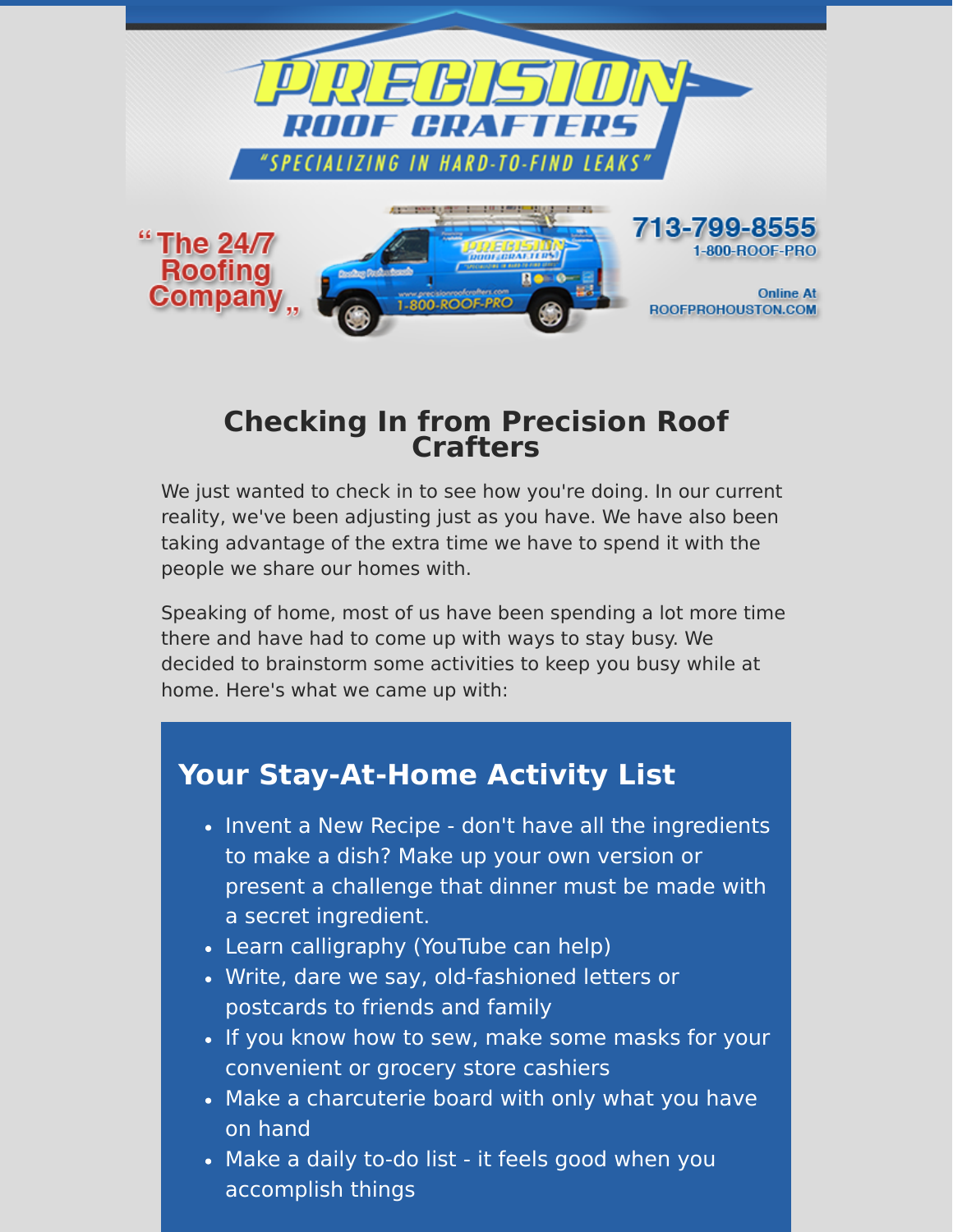- Dust off the instrument you haven't played since college and give it a whirl
- Try that weird thing where you use vinegar instead of shampoo - it's supposed to make your hair quite healthy
- Make some plans for when we can be social again
- Clean out your closet
- Hide a treasure and create a treasure map
- Write a short story, then act it out
- Exercise there are plenty of free online classes right now
- Read
- Sleep as much as you can

Above all else, stay safe and healthy. Keep your distance from others, don't touch your face, wash your hands, and remember, this too will pass.

Your Friends at Precision Roof Crafters

**[Contact Us](https://www.precisionroofcrafters.com/contact-us.php)**

# **[\(713\) 799-8555](tel:+17137998555)**

## **We Are Open Serving as an Essential Business**



Repairing your home or place of business is considered an essential service. Your property is part of the infrastructure that makes up our community and proper maintenance is essential to